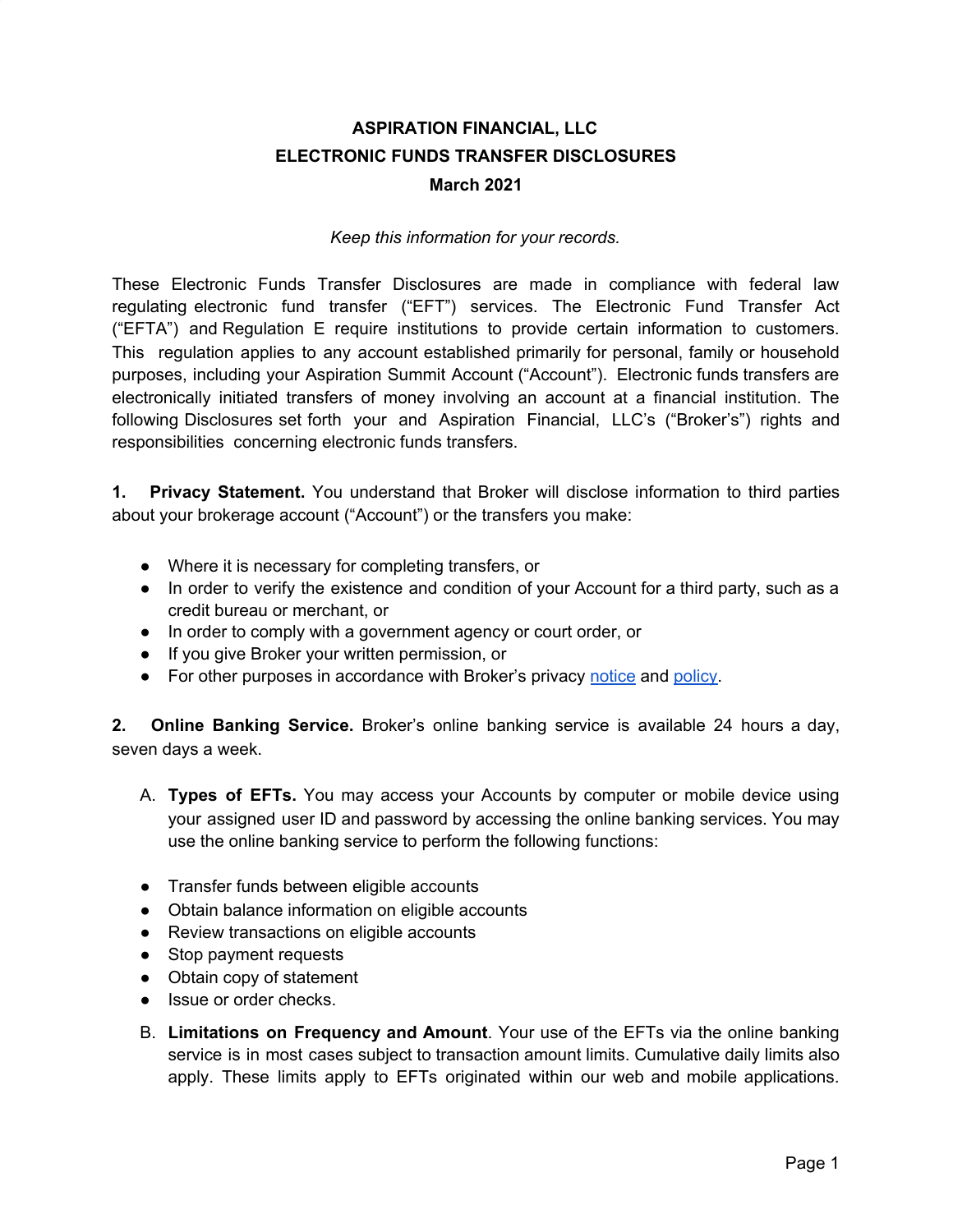These applications will provide details on any limits that affect your ability to perform desired transactions.

C. **Fees and Charges for Online Banking.** There is no fee to use the online banking service. Images of electronic statements are provided at noadditional cost with your statement.

### **3. Aspiration Mastercard® Check Card**.

- A. **Types of EFTs**. You may use your Aspiration Mastercard® Check Card ("Card") and personal identification number ("PIN") issued to you to initiate transactions at Automated Teller Machines ("ATMs") within the networks identified on your card and such other facilities as we may designate from time to time. You may use your card to (some of these services may not be available at all ATMs):
	- Withdraw cash from eligible account(s)
	- Make deposits to your eligible account(s)
	- Transfer funds between your eligible accounts
	- Obtain account balance information

You may also use your Card at any merchant Point-of-Sale (POS) terminal displaying the Mastercard® logo to debit your Account to pay for purchases. If your Card is used at those merchants that accept Mastercard® cards, your Account will be debited for the amount of your purchase. You may also use your Card to pay for goods or services at merchants who accept Mastercard® cards in a total aggregate amount of \$2,500 per day.

Your Card dollar amount limitations are further limited by the available balance in your Account. The available balance in the applicable Account may be debited immediately or it may be reduced by the amount of any transactions from which any merchant has received authorization from us, even if the documentation evidencing the transaction has not yet been received and processed by us. (Merchants are not required to obtain authorization for all transactions.) You should treat all card transactions as immediate withdrawals from your Account and reflect them as such in your personal records.

- B. Debit Card holds generally occur when a merchant requests a hold against your Available Balance to ensure the funds are available for the transaction. If an actual purchase is made, the merchant will finalize the transaction, and thedebit will post to the ledger balance for the correct amount, provided funds are available at that time. Debit card holds are typically used for purchases of gas, rental cars, and hotel expenses, among others. Be sure to ask your merchant if they will place a hold on your account. **Fees and Charges for ATM Transactions (See the Fee Schedule provided).**
	- There is no charge for ATM withdrawals at machines within the networks identified on your card.
	- A fee known as a "surcharge" may be imposed by an out-of network ATM operator or any network used (and you may be charged a fee for abalance inquiry even if you do not complete a fund transfer).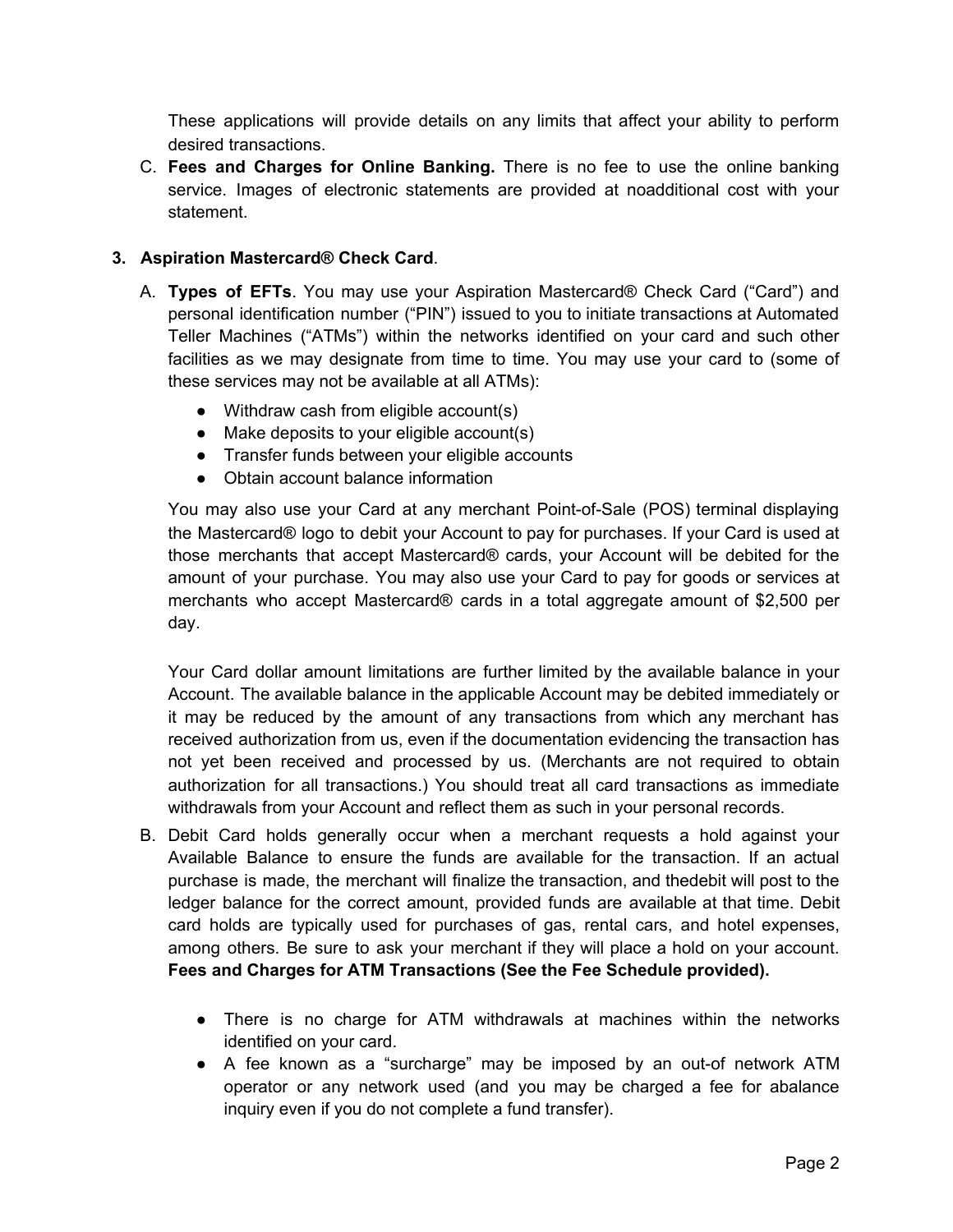- There may be a fee assessed for each replacement card. Please review our Fee Schedule.
- C. Aspiration Financial LLC complies with Regulation II governing debit card interchange fees and network routing and exclusivity limitations.

## **D. Limitations on Frequency and Amount.**

- For security purposes, there are limits on the frequency and amount of transfers you may make using ATMs.
- We may limit the number of cash withdrawal from ATMs per day.
- You may withdraw up to a maximum of \$500.00 (if there are sufficient funds in your account) per day.

**4. Direct Deposits.** If you have arranged to have direct deposits made to your Account at least once every sixty (60) days from the same person or company, you can call Broker at 800-683-8529 to find out whether or not the deposit has been made.

**5. Preauthorized Transfers**. You may arrange for us to complete pre-authorized payments originated through the Automated Clearing House system from your Account to other accounts held by you. Funds must be available in your Account to cover the item.

- A. **Stop Payment Rights**. If you have authorized Broker in advance to make regular, preauthorized EFTs out of your Account, you can stop any of these payments. To do so, you can call or write to Broker using the contact information listed in paragraph 15. Your notice must be made to the Broker at least three (3) business days or more before the payment is scheduled to be made. If you call, Broker may, as an additional measure, require you to put your request in writing and provide it to Broker within fourteen (14) days after you call. Unless otherwise provided, you may not stop payment of electronic funds transfers; therefore, you should not employ electronic access for purchases or services unless you are satisfied that you will not need to stop payment.
- B. **Notice of Varying Amounts**. If these regular payments may vary in amount, the payee must tell you ten (10) days before each payment, when it will be made and how much it will be. You may choose instead to get this notice only when the payment would differ by more than a certain amount from the previous payment, or when the amount would fall outside certain limits that you set.
- C. **Liability for Failure to Stop Payment of Preauthorized Transfers**. If you order us to stop one of these payments three (3) business days or more before the transfer is scheduled, and we do not do so, we will be liable for your losses or damages.

**6. Other Electronic Fund Transfers.** Other electronic fund transfers. Electronic check conversions (i.e., "E-check" transactions) and payments made under a computer or electronic bill-payment plan are electronic funds transfers. "E-checks" may be a regular paper check that the consumer supplies to a payee (such as a utility company or agas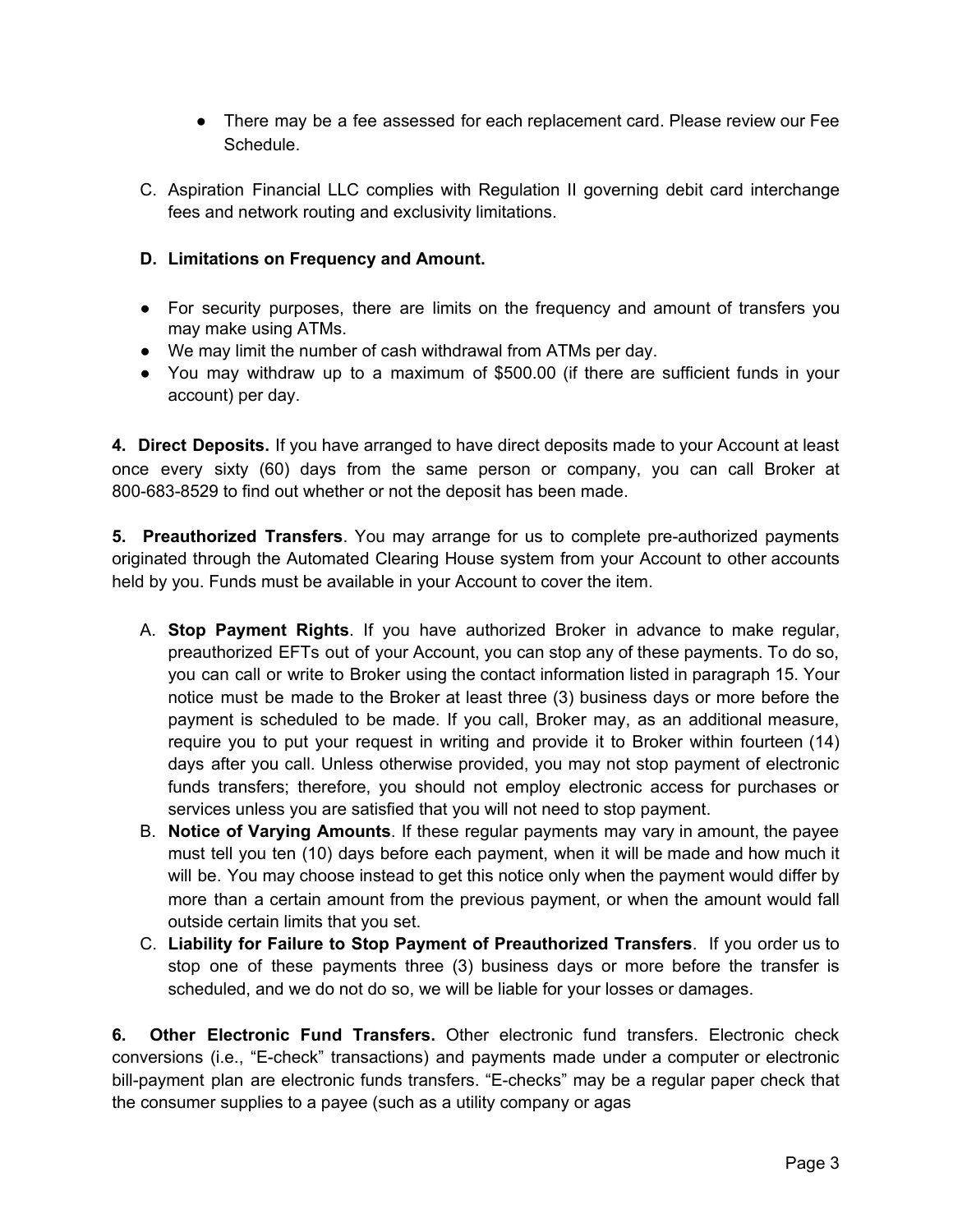station), who converts the check into electronic funds transfer. This conversion is done either in the back office of the payee (for example, by a utility company) or at a point-of- sale terminal by electronically scanning and capturing the Magnetic Ink Character Recognition ("MICR") encoding on the check. The back office equipment or point-of-sale terminal will capture the routing number, account number, serial number, and the

amount will be entered. This information from your check becomes an electronic check, and the funds will be deducted from your account electronically.

**7. Account Minimum Balances.** There is no minimum Account balance to process an EFT transaction using either the online banking services or your Check Card; however, your Aspiration Summit Account must have adequate funds to cover aredemption.

**8. Business Days.** For purposes of EFTs, Broker's business days are Monday through Friday. Bank and New York Stock Exchange holidays are not included.

## **9. Documentation of your EFTs.**

- **Periodic Account Statements**. Your electronic transfers will be described on the monthly Account statement you receive from Broker, unless there are no transactions in a particular month. In any case, you will receive a statement quarterly.
- **Terminal receipts.** You can get a receipt any time you make a transaction to or from your account using ATMs, Point of Sale (POS) terminals or other merchant terminals. You may not be given a receipt from certain POS Terminals or other merchant terminals if the transaction is less or \$15.00, unless you request such receipt.

**10. Personal Identification Numbers ("PINs") and Passwords. Your ATM PIN, POS PIN, Online Banking PIN or password issued to you is for your security purposes. These PINs and passwords are confidential and should not be disclosed to third parties or recorded on your Aspiration Mastercard® Check Card or elsewhere. You are responsible for safekeeping your PIN(s) and passwords. You agree not to disclose or otherwise make available your ATM PIN, POS PIN, Online Banking PIN or password available to anyone not authorized to sign on your Account.**

**11. Special Disclosure for Covered Transfers.** In general, your use of the EFT service for transfer of funds electronically other than those for which the primary purpose is the purchase or sale of securities ("Covered Transfers") is covered under the Electronic Funds Transfer Act and the Bureau of Consumer Financial Protection's Regulation E and related laws and regulations. The following terms and disclosures apply to Covered Transfers:

A. **Unauthorized Transfers**. You will tell Broker promptly if you believe your password or PIN, as applicable, has been lost or stolen or may have been used without your permission. Telephoning Broker at the number listed below is the best way of keeping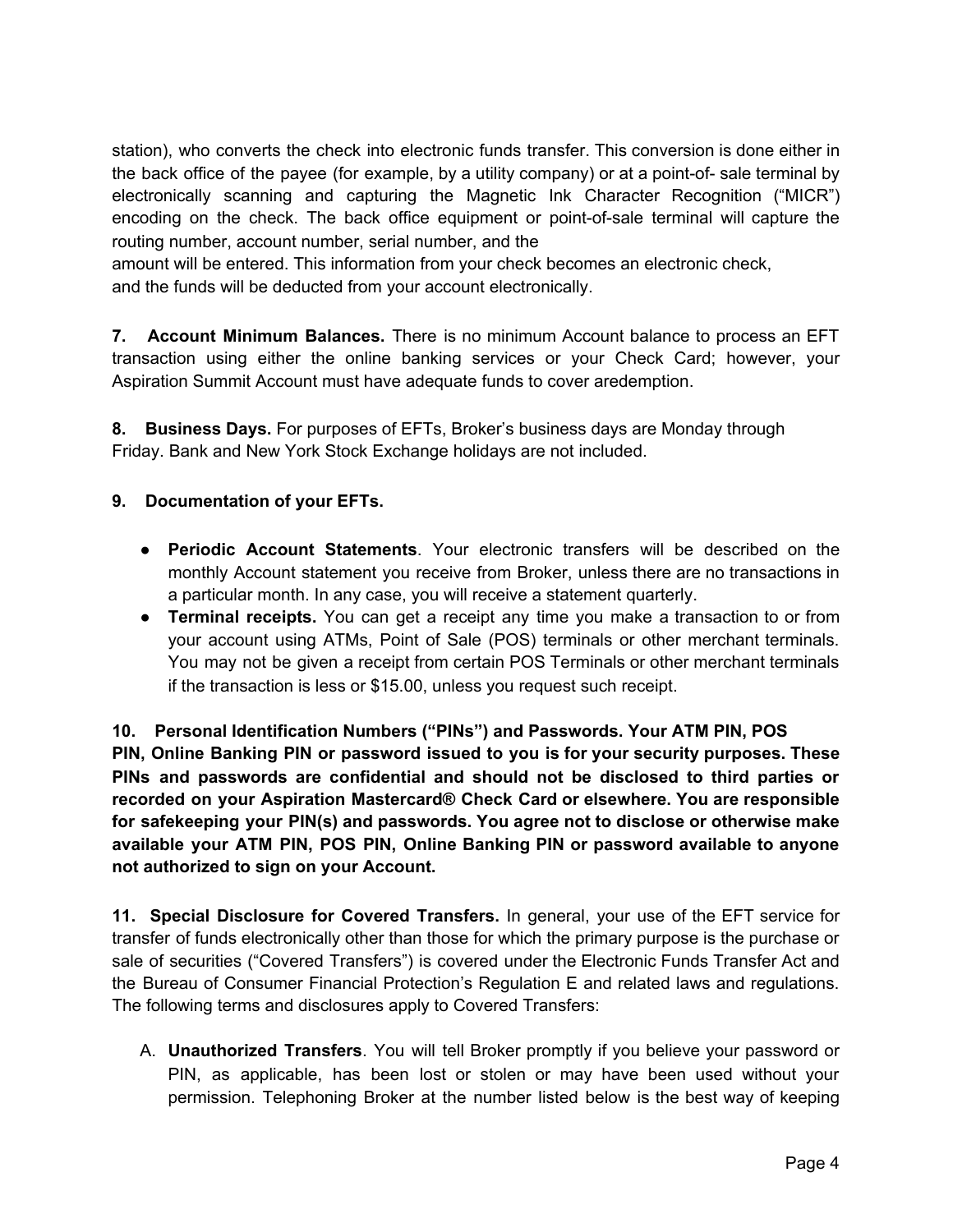your possible losses down. If you believe your password or PIN has been lost or stolen, and you tell Broker within two (2) business days after you learn of the loss or theft, you can lose not more than \$50 for Covered Transfers if someone used your password without your permission. If you do NOT tell Broker within two (2) business days after you learn of the loss or theft of your password or PIN, and Broker can prove Broker could have prevented any unauthorized use if you had told Broker, you could lose as much as \$500. Also, if your statement shows Covered Transfers that you did not make, you will tell Broker promptly. If you do not tell Broker within sixty (60) days after the first statement was mailed to you, you may not get back any money you lost after sixty (60) days if Broker can prove that Broker could have stopped someone from taking the money if you had told Broker in time. In extenuating circumstances, Broker may extend such time periods. Additional protection may be available from Broker for specific accounts under certain circumstances. If you believe your card or PIN has been lost or stolen, call: 800-683-8529 or write: 4551 Glencoe Ave, Marina Del Rey, CA 90292 Attn: Dispute Operations. Please review your Aspiration Check Card Agreement for additional details.

- B. **Broker's Liability for Failure to Make Covered Transfers.** If Broker does not complete a Covered Transfer to or from your Account on time or in the correct amount according to Broker's agreement with you, Broker may be liable foryour losses or damages. However, there are some exceptions. Broker will not be liable for instance:
	- If, through no fault of Broker's, you do not have enough money in your
	- Account to make the Covered Transfer.
	- If the money in your Account is subject to legal process or other claim restricting such transfer.
	- If the Account information you provided to Broker when you established the
	- EFT service was incorrect or has subsequently become incorrect.
	- If circumstances beyond Broker's control (such as fire or flood) prevent the transaction, despite reasonable precautions taken by Broker.
	- If there was a technical malfunction which was known to you at the time you attempted to initiate a Covered Transfer or, in the case of a preauthorized Covered Transfer, at the time the transfer should have occurred.
	- There may be other exceptions stated in our agreement with you.
- C. **Error Resolution.** In the case of errors or questions about your Covered Transfers, you will call or write Broker using the contact information listed below, promptly. You will call or write Broker if you think your statement is wrong or if you need more information about a Covered Transfer on the statement. Broker must hear from you no later than sixty (60) days after Broker sent the FIRST statement on which the problem or error appeared. You will:
	- Tell Broker your name and Account number.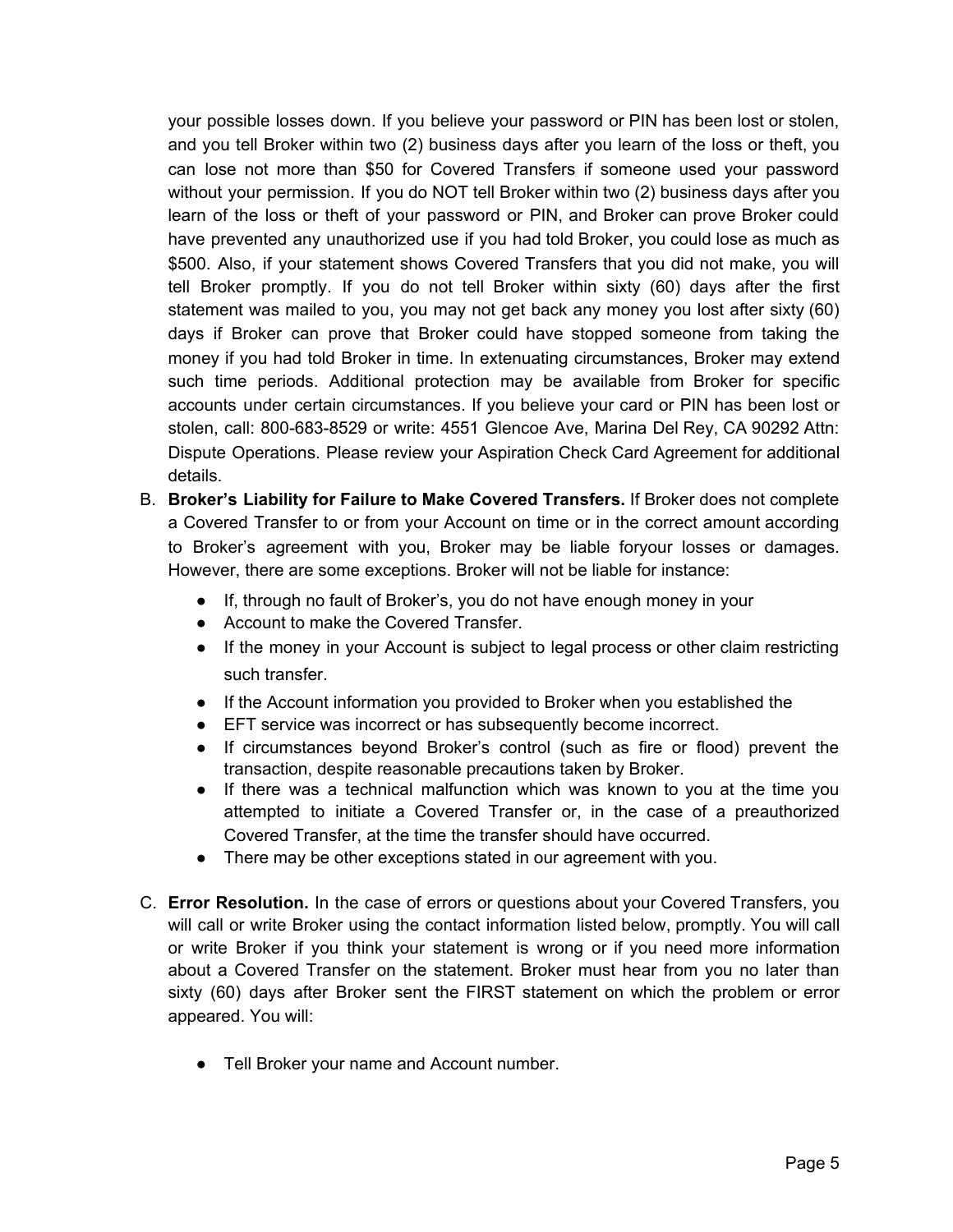- Describe the error or the Covered Transfer that you are unsure about, and explain as clearly as you can why you believe it is an error or why you need more information.
- Tell Broker the dollar amount of the suspected error.

If you notify Broker orally, Broker may require that you send your complaint or question in writing within ten (10) business days. Broker will tell you the results of its investigation within ten (10) business days after Broker hears from you and will correct any error promptly. If Broker needs more time, however, it may take up to forty-five (45) days to investigate your complaint or question. If Broker decides to do this, it will credit your Account within ten (10) business days for the amount that you think is in error, so that you will have the use of the money during the time it takes Broker to complete its investigation. If Broker asks you to put your request or question in writing and it does not receive it within ten (10) business days, or if your Account is a brokerage account subject to Regulation T of the Board of Governors of the Federal Reserve System (Credit By Brokers and Dealers, 12 CFR 220), Broker may not credit your Account. For questions involving new Accounts, point of sale or foreign initiated transactions, we may take up to ninety (90) days to investigate your complaint or question. With respect to new Accounts, we may take up to twenty (20) business days to credit your Account for the amount you think is in error. Broker will inform you of the results of its investigation within three (3) business days of its completion. If Broker decides that there was no error, Broker will send you a written explanation. You may ask for copies of the documents that Broker used in the investigation.

**12. Liability for Unauthorized Mastercard Point of Sale Check Card Transactions.** You will tell Broker promptly if you believe your Aspiration Mastercard Check Card has been lost or stolen or may have been used without your permission. Your liability for unauthorized use of your Aspiration Mastercard Check Card with the Mastercard logo when it is used as a Mastercard point of sale debit card will not exceed (A) zero dollars (\$0.000) if the conditions set forth below have been met, or (B) If those conditions have not been met, the lesser of fifty dollars (\$50.00) or the amount of money, property, labor, or services obtained by the unauthorized use before notification to us. Zero liability will apply only if: (1) you can demonstrate that you have exercised reasonable care in safeguarding your card from risk or loss or theft; and (2) you have not reported two or more incidents of unauthorized use to use within the preceding twelve (12) months;and (3) your Account is in good standing. If the transaction does not meet the conditions set forth above, these limits with respect to unauthorized transactions may be exceeded to the extent allowed under applicable law (see **Unauthorized Transfers** paragraph above). "Unauthorized use" means the use of your Mastercard Aspiration check card by a person, other than you, who does not have actual, implied, or apparent authority for such use , and for which you receive no benefit. To notify us of lost or stolen card, or of unauthorized transactions, call or write to us at the telephone number or address set forth below. This will help prevent unauthorized access to your Account and minimize any inconvenience. Mastercard® is a registered trademark of Mastercard International, Inc.